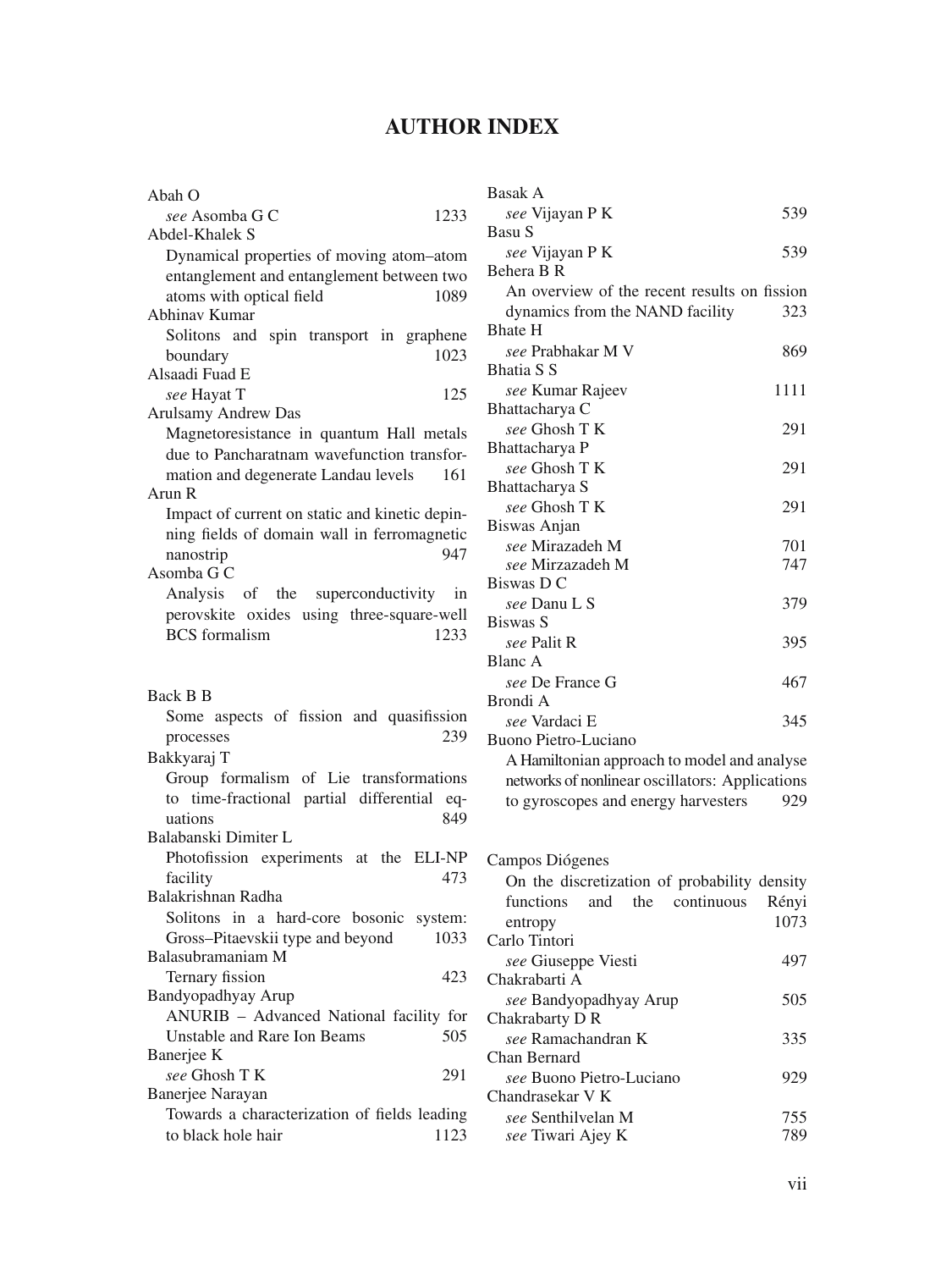| Changfu Liu                                   | De France G                                         |
|-----------------------------------------------|-----------------------------------------------------|
| Rogue wave solutions of the nonlinear         | The EXILL campaign<br>467                           |
| Schrödinger equation with variable coeffi-    | Dechoudhury S                                       |
| cients<br>1063                                | 505<br>see Bandyopadhyay Arup                       |
| Chatterjee A                                  | Dey Bishwajyoti                                     |
| see Ramachandran K<br>335                     | Excitations and management of the nonlinear         |
| Chatterjee Barun Kumar                        | localized gap modes<br>961                          |
| 685<br>see Sarkar Rupa                        | Di Nitto A                                          |
| Chattopadhyay Asim Kumar                      | see Vardaci E<br>345                                |
| Second-harmonic ion cyclotron resonance       | Drouet F                                            |
| scenarios of Aditya<br>heating<br>tokamak     | see De France G<br>467                              |
| 713<br>plasma                                 | Dulera I V                                          |
| Chaudhuri A                                   | see Vijayan P K<br>539                              |
| see Ghosh T K<br>291                          | Durga Devi A<br>789                                 |
| Chellapandi P                                 | see Tiwari Ajey K                                   |
| Fast reactor programme in India<br>525        |                                                     |
| see Pandikumar G<br>667                       |                                                     |
| Chen Haibin                                   | Emily Priya E<br>861                                |
| see Mohmand Yasir Tariq<br>173                | see Mayil Vaganan B<br>Eslami M                     |
| Chen Kewang                                   | see Matinfar M<br>583                               |
| see Liu Wenjun<br>577                         | see Matinfar M<br>593                               |
| Chen Liping                                   | see Mirazadeh M<br>701                              |
| Dynamic behaviours and control of fractional- | see Mirzazadeh M<br>747                             |
| order memristor-based system<br>91            | Eslamizadeh Hadi                                    |
| Chen Yun                                      | Fission anisotropy of <sup>197</sup> Tl produced in |
| see Lin Oian<br>1131                          | fusion reactions in the framework of the            |
| Choudhury R K                                 | modified statistical model<br>1181                  |
| Overview of research by the fission group in  |                                                     |
| Trombay<br>199                                |                                                     |
| see Danu L S<br>379                           | Farjami Shayesteh S                                 |
| Chushnyakova M V                              | The effect of surface plasmon resonance on          |
| Oscillations of the fusion cross-sections in  | optical response in dielectric (core)-metal         |
| the ${}^{16}O+{}^{16}O$ reaction<br>653       | (shell) nanoparticles<br>1245                       |
| Cinausero M                                   | Francesco Neri                                      |
| see Vardaci E<br>345                          | see Giuseppe Viesti<br>497                          |
|                                               |                                                     |
|                                               |                                                     |
| Dai Zhengde                                   | Gao Huijun                                          |
| see Liu Changfu<br>1063                       | 125<br>see Hayat T                                  |
| Daniel M                                      | Gao Meiping                                         |
|                                               | see Liu Changfu<br>1063<br>Gelli N                  |
| 947<br>see Arun R                             |                                                     |
| Danu L S                                      | see Vardaci E<br>345<br>Gherghescu R A              |
| Fission fragment mass distributions<br>via    | see Poenaru D N<br>415                              |
| 379<br>prompt $\gamma$ -ray spectroscopy      |                                                     |
| Das Mrinal Kumar                              | Spontaneous fission of superheavy nuclei 439        |
| see Nath Nayan Mani<br>629                    | Ghodke A D                                          |
| Datar V M                                     | see Jena Saroj<br>1193                              |
| see Ramachandran K<br>335                     | Ghosh Sudeep Kumar                                  |
| Davide Cester                                 | Spectral intensity distribution of trapped          |
| see Giuseppe Viesti<br>497                    | fermions<br>605                                     |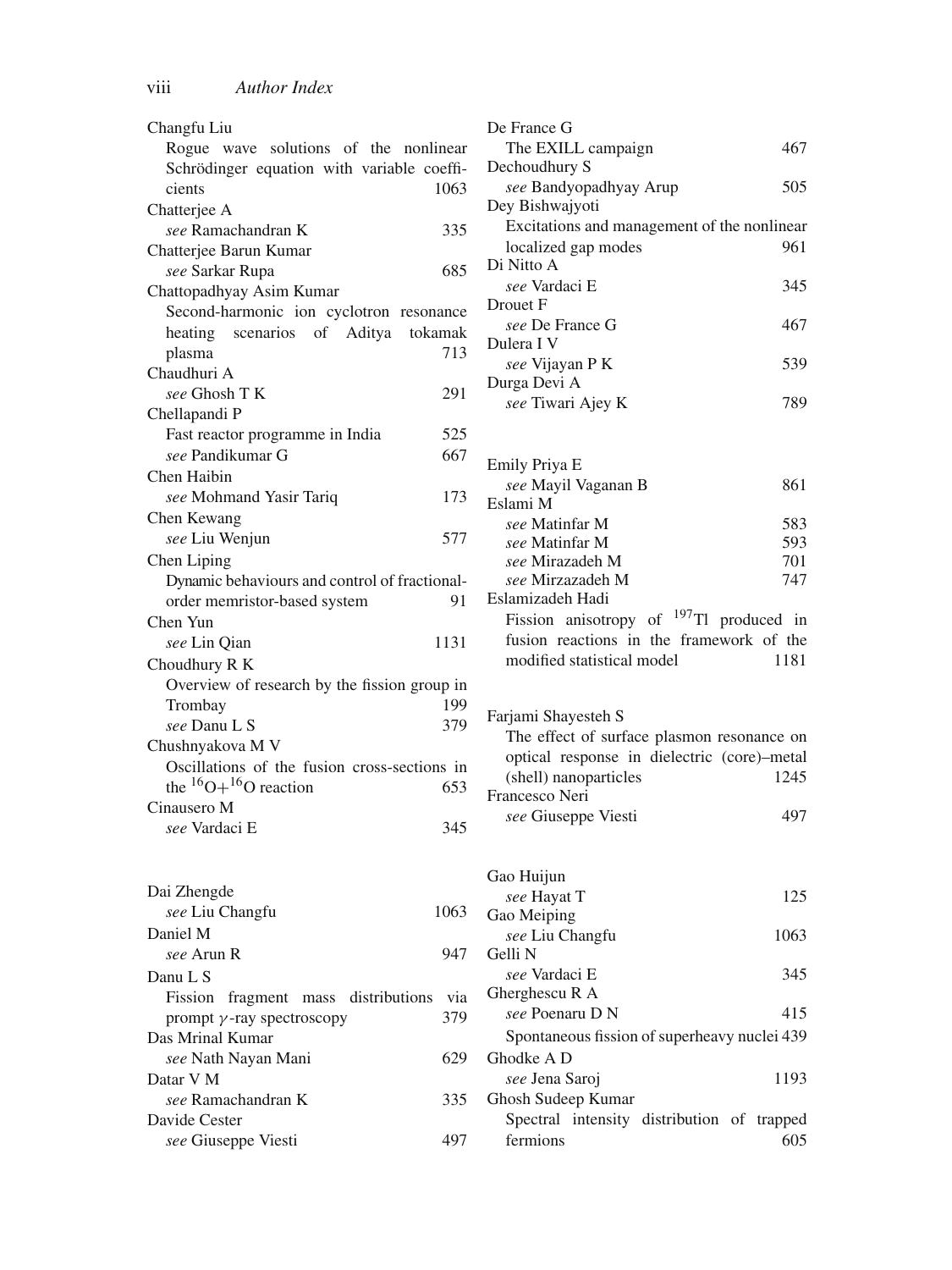| Ghosh T K                                                                                      |      |
|------------------------------------------------------------------------------------------------|------|
| Fusion-fission dynamics studies using mass                                                     |      |
| distribution as a probe                                                                        | 291  |
| Giancarlo Nebbia                                                                               |      |
| see Giuseppe Viesti                                                                            | 497  |
| Giuseppe Viesti                                                                                |      |
| Nuclear fission as a tool to contrast the con-                                                 |      |
| traband of special nuclear material                                                            | 497  |
| Gladwin Pradeep R                                                                              |      |
| see Tiwari Ajey K                                                                              | 789  |
| Gontchar I I                                                                                   |      |
| see Chushnyakova M V                                                                           | 653  |
| Goswami Asok                                                                                   |      |
| Radiochemical studies on nuclear fission at                                                    |      |
| Trombay                                                                                        | 211  |
| Gupta R K                                                                                      |      |
| see Kumar Rajeev                                                                               | 1111 |
|                                                                                                |      |
|                                                                                                |      |
| Halawani S H A                                                                                 |      |
| see Abdel-Khalek S                                                                             | 1089 |
| Hayat T                                                                                        |      |
| Simultaneous effects of Hall and convective<br>conditions on peristaltic flow of couple-stress |      |
| fluid in an inclined asymmetric channel                                                        |      |
| He Yigang                                                                                      | 125  |
| see Chen Liping                                                                                | 91   |
| Hemalatha M                                                                                    |      |
| see Kailas S                                                                                   | 517  |
| Honarasa G                                                                                     |      |
| see Kazempour S                                                                                | 115  |
|                                                                                                |      |
|                                                                                                |      |
| In Visarath                                                                                    |      |
| see Buono Pietro-Luciano                                                                       | 929  |
| Iqbal Maryam                                                                                   |      |
| see Hayat T                                                                                    | 125  |
| Itkis I M                                                                                      |      |
| see Vardaci E                                                                                  | 345  |
| Iyiola Olaniyi Samuel                                                                          |      |
| On the analytical<br>solution of Fornberg-                                                     |      |
| Whitham equation with the new fractional                                                       |      |
| derivative                                                                                     | 567  |
|                                                                                                |      |
| Jabbari I                                                                                      |      |
| see Kanani A                                                                                   | 149  |
| Jena Kanjalochan                                                                               |      |
| Impact of oxide thickness on gate capacitance -                                                |      |
| Modelling<br>and comparative<br>analysis                                                       | of   |

GaN-based MOSHEMTs 1221

| Jena Saroj                                     |      |
|------------------------------------------------|------|
| Observation and mitigation of ion trapping in  |      |
| Indus-2                                        | 1193 |
| Jentschel M                                    |      |
| see De France G                                | 467  |
| Jhingan Akhil                                  |      |
| Detector instrumentation for nuclear fission   |      |
| studies                                        | 483  |
| John Arul A                                    |      |
| see Pandikumar G                               | 667  |
| John Bency                                     |      |
| Statistical and dynamical aspects in fission   |      |
| The rotational degrees of<br>process:          |      |
| freedom                                        | 267  |
|                                                |      |
|                                                |      |
| Kabakci S                                      |      |
| $M1$ and $E2$ transitions in the ground-state  |      |
| configuration of atomic manganese              | 691  |
| Kailas S                                       |      |
| see Ramachandran K                             | 335  |
|                                                |      |
| Nuclear transmutation strategies for manage-   |      |
| ment of long-lived fission products            | 517  |
| Summary: 75 years of nuclear fission - present |      |
| status and perspectives                        | 555  |
| Kanani A                                       |      |

Hard X-ray dose intensity and spatial distribution in a plasma focus device using thermoluminescence dosimeters 149

## Kanna T

| Novel energy sharing collisions of multicom-                                                              |      |
|-----------------------------------------------------------------------------------------------------------|------|
| ponent solitons                                                                                           | 881  |
| <i>see</i> Nakamura K                                                                                     | 1009 |
| Kapoor S S                                                                                                |      |
| Seventy-five years of nuclear fission                                                                     | 191  |
| Karacoban Usta B                                                                                          |      |
| see Kabakçi S                                                                                             | 691  |
| Karthikraj C                                                                                              |      |
| see Balasubramaniam M                                                                                     | 423  |
| Kaur Gurvinder                                                                                            |      |
| see Sharma Manoi K                                                                                        | 431  |
| Kaur Lavneet                                                                                              |      |
| $Q_{n+1}$ , $Q_{n+1}$ , $Q_{n+1}$ , $Q_{n+1}$ , $Q_{n+1}$ , $Q_{n+1}$ , $Q_{n+1}$ , $Q_{n+1}$ , $Q_{n+1}$ |      |

On the role of deformed Coulomb potential in fusion using energy density formalism 639 Kazempour S

Effects of resonator input power on Kerr lens mode-locked lasers 115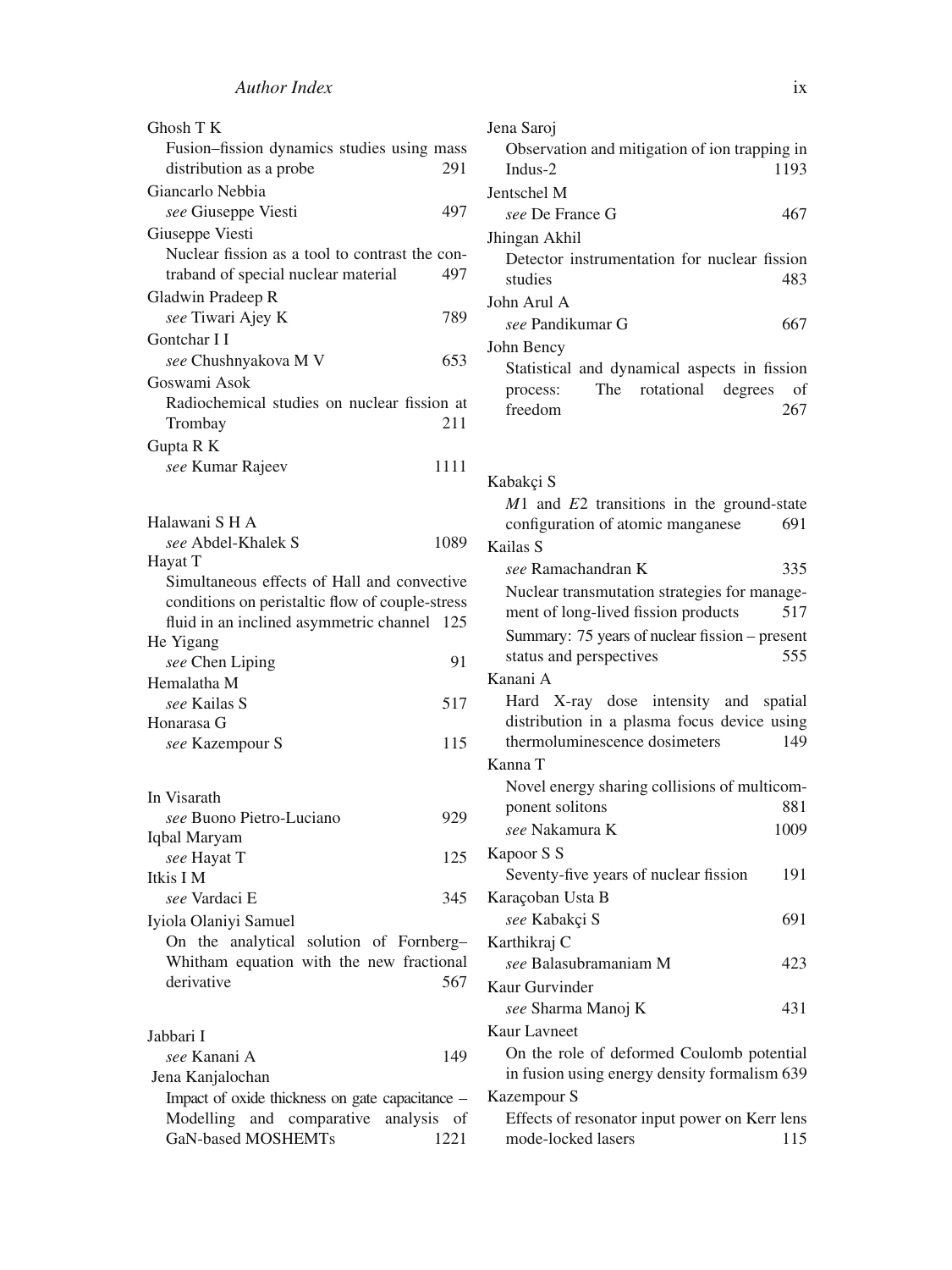| Keshavarz A                                     | Leoni S                                                                              |
|-------------------------------------------------|--------------------------------------------------------------------------------------|
| 115<br>see Kazempour S                          | see De France G<br>467                                                               |
| Khan MZ                                         | Li Yan Yan                                                                           |
| Imperative function of electron beams in low-   | 1063<br>see Liu Changfu                                                              |
| energy plasma focus device<br>1207              | Liang Renfu                                                                          |
| Khare Avinash                                   | An efficient parallel pseudorandom bit                                               |
| PT-symmetric dimer of coupled nonlinear         | generator based on an asymmetric coupled                                             |
| oscillators<br>915                              | 617<br>chaotic map lattice                                                           |
| Khordad R                                       | Lim L K                                                                              |
| Application of Tietz potential to study optical | see Khan M Z<br>1207                                                                 |
| properties of spherical quantum dots<br>723     | Lin Qian                                                                             |
| Knyazheva G N                                   | Frequency-domain criterion for the chaos                                             |
| see Vardaci E<br>345                            | synchronization of time-delay power systems<br>under linear feedback control<br>1131 |
| Konar S                                         | Liu Wenjun                                                                           |
| Some aspects of optical spatial solitons in     | Blow-up of solutions for the sixth-order thin                                        |
| photorefractive media and their important       | film equation with positive initial energy 577                                       |
| applications<br>975                             | Liu Changfu                                                                          |
| Kordy M                                         | Rogue wave solutions of the nonlinear                                                |
| 583<br>see Matinfar M                           | Schrödinger equation with variable coeffi-                                           |
| Köster U                                        | 1063<br>cients                                                                       |
| see De France G<br>467                          | Luca Stevanato                                                                       |
| Kozulin E M                                     | see Giuseppe Viesti<br>497                                                           |
| see Vardaci E<br>345                            | Luo Wenfeng                                                                          |
| Kulkarni S V                                    | Measurements of egg shell plasma para-                                               |
| see Chattopadhyay Asim Kumar<br>713             | laser-induced breakdown<br>using<br>meters                                           |
| Kumar Prabhat                                   | spectroscopy<br>105                                                                  |
| see Chellapandi P<br>525                        | Ly Shuyuan                                                                           |
| Kumar Rajeev                                    | see Luo Wenfeng<br>105                                                               |
| Painlevé analysis and some solutions of vari-   | Lv Xiao                                                                              |
| able coefficient Benny equation<br>1111         | 91<br>see Chen Liping                                                                |
| Kumar Suresh                                    |                                                                                      |
| 335<br>see Ramachandran K                       |                                                                                      |
| Kumari Raj                                      | Mahata K                                                                             |
| see Kaur Lavneet<br>639                         | Fission barrier heights in the $A \sim 200$ mass                                     |
| Kundu Anjan                                     | 281<br>region                                                                        |
| Construction of classical and quantum           | 335<br>see Ramachandran K                                                            |
| integrable field models unravelling hidden      | Manafian Jalil                                                                       |
| possibilities<br>899                            | Solitary wave and periodic wave solutions for                                        |
| Kundu S                                         | Burgers, Fisher, Huxley and combined forms                                           |
| 291<br>see Ghosh T K                            | of these equations by the $(G'/G)$ -expansion                                        |
|                                                 | 31<br>method                                                                         |
|                                                 | Matinfar M                                                                           |
| La Rana G                                       | The functional variable method for sol-                                              |
| see Vardaci E<br>345                            | ving the fractional Korteweg-de Vries equa-                                          |
| Lakestani Mehrdad                               | tions and the coupled Korteweg-de Vries                                              |
| see Manafian Jalil                              | 31<br>equations<br>583                                                               |
| Lenka TR                                        | The first integral method to study the $(2+1)$ -                                     |
| see Jena Kanjalochan<br>1221                    | dimensional Jaulent-Miodek equations 593                                             |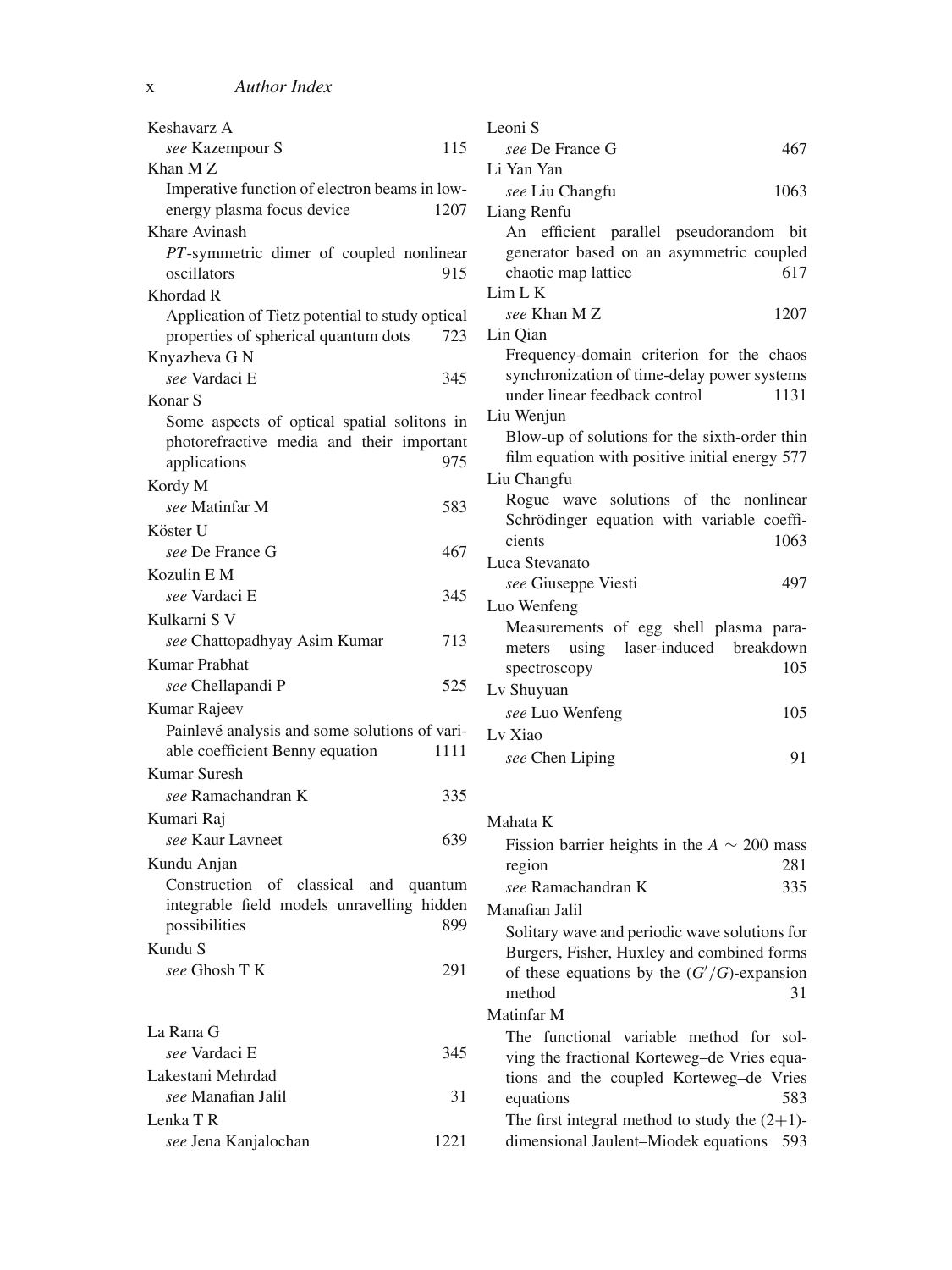| Mayil Vaganan B                                |
|------------------------------------------------|
| Generalized Cole-Hopf transformations for      |
| generalized Burgers equations<br>861           |
| Mazumdar Indranil                              |
| Fission hindrance and nuclear viscosity 357    |
| Mirazadeh M                                    |
| A computational method for the solution        |
| of one-dimensional nonlinear thermoelasti-     |
| 701<br>city                                    |
| Mirhosseini B                                  |
| see Khordad R<br>723                           |
| Mirzazadeh M                                   |
|                                                |
| Topological and non-topological soliton        |
| solutions to some time-fractional differential |
| equations<br>17                                |
| Erratum to: A computational method for         |
| the solution of one-dimensional nonlinear      |
| 747<br>thermoelasticity                        |
| Mohanasubha R                                  |
| see Senthilvelan M<br>755                      |
| Mohmand Yasir Tariq                            |
| Statistical analysis of the airport network of |
| 173<br>Pakistan                                |
| Mondal M                                       |
| 505<br>see Bandyopadhyay Arup                  |
| Mondal Prasanna Kumar                          |
| 685<br>see Sarkar Rupa                         |
| Moro R                                         |
| see Vardaci E<br>345                           |
| Mukherjee G                                    |
| see Ghosh T K<br>291                           |
| Mukherjee J K                                  |
| Physics-based vicinity emulation for en-       |
| hanced perception in teleoperation<br>1157     |
| Mukherjee Nayana                               |
|                                                |
| Bistable dynamics of an insect-pathogen        |
| 65<br>model                                    |
| Mutti P                                        |
| see De France G<br>467                         |
|                                                |
|                                                |
| Nadtochy P N                                   |
| see Vardaci E<br>345                           |
| Naik V                                         |
| see Bandyopadhyay Arup<br>505                  |
| Nakamura K                                     |
| Protocol of networks using energy sharing      |
| collisions of bright solitons<br>1009          |
| Nanal V                                        |
| see Ramachandran K<br>335                      |
|                                                |

| Nasirov Avazbek K                               |      |
|-------------------------------------------------|------|
| Nuclear shell effect and collinear tripartition |      |
| of nuclei                                       | 367  |
| Nasrabadi M N                                   |      |
| see Kanani A                                    | 149  |
| Nath Nayan Mani                                 |      |
| Regge-like initial input and evolution of       |      |
| non-singlet structure functions from DGLAP      |      |
| equation up to next-next-to-leading order at    |      |
| low x and low $Q^2$                             | 629  |
| Navin A                                         |      |
| see Ramachandran K                              | 335  |
| Nayak B K                                       |      |
| see Danu L S                                    | 379  |
| Neirameh A                                      |      |
| Soliton solutions of the generalized sinh-      |      |
| Gordon equation by the binary $(G'/G)$ -        |      |
| expansion method                                | 739  |
|                                                 |      |
|                                                 |      |
| Ogbuu O A                                       |      |
| see Asomba G C                                  | 1233 |
| Ojo Gbenga Olayinka                             |      |
| see Iyiola Olaniyi Samuel                       | 567  |
| Okoye C M I                                     |      |
| see Asomba G C                                  | 1233 |
| Özdemir L                                       |      |
| see Kabakçi S                                   | 691  |
|                                                 |      |
|                                                 |      |
| Pal Santanu                                     |      |

| Dynamical features of nuclear fission         | 251  |
|-----------------------------------------------|------|
| Palacios Antonio                              |      |
| see Buono Pietro-Luciano                      | 929  |
| Palit R                                       |      |
| Spectroscopy of fission fragments using       |      |
| prompt-delayed coincidence technique 395      |      |
| Pandey R                                      |      |
| see Ghosh T K                                 | 291  |
| Pandikumar G                                  |      |
| Multiple recycling of fuel in prototype       |      |
| fast breeder reactor in a closed fuel cycle   |      |
| with pressurized heavy-water reactor external |      |
| feed                                          | 667  |
| Panigrahi Prasanta K                          |      |
| see Shiv Chaitanya K V S                      | 53   |
| see Abhinay Kumar                             | 1023 |
| Pillay R G                                    |      |
| see Ramachandran K                            | 335  |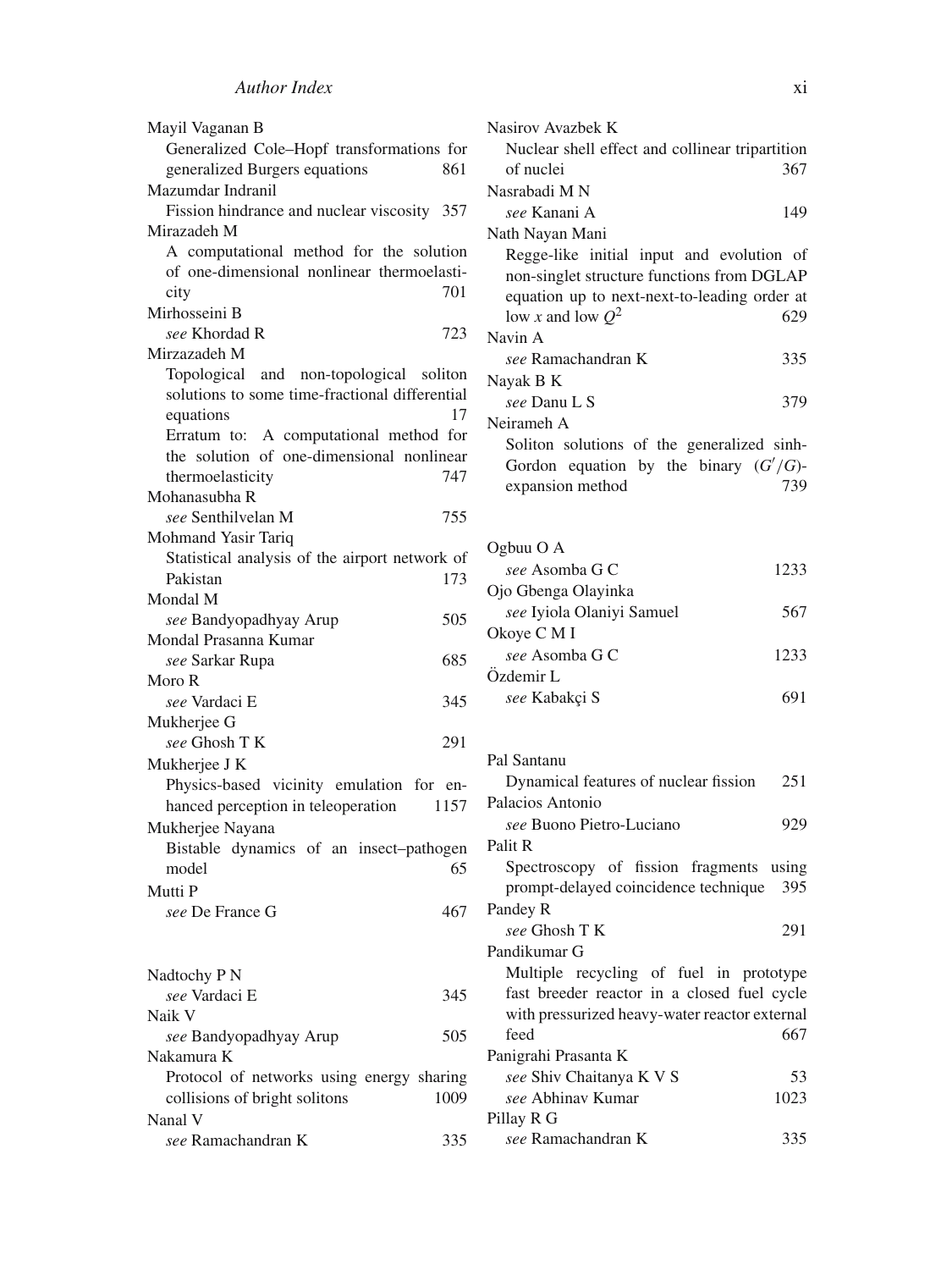| Poenaru D N                                           |      |
|-------------------------------------------------------|------|
| Fission approach to cluster radioactivity 415         |      |
| see Gherghescu R A                                    | 439  |
| Poria Swarup                                          |      |
| see Mukherjee Nayana                                  | 65   |
| Prabhakar M V                                         |      |
| Commutation and Darboux transforma-                   |      |
| tion                                                  | 869  |
| Prete G                                               |      |
| see Vardaci E                                         | 345  |
| Porsezian K                                           |      |
| Soliton fission and supercontinuum gene-              |      |
| ration in photonic crystal fibre for optical          |      |
| coherence tomography application                      | 993  |
| Puthiyavinayagam P                                    |      |
| see Pandikumar G                                      | 667  |
|                                                       |      |
|                                                       |      |
|                                                       |      |
| Radhakrishnan R                                       |      |
| see Shiv Chaitanya K V S                              | 53   |
| Ramachandran K                                        |      |
| Fission time-scale from the measurement of            |      |
| pre-scission light particles and $\gamma$ -ray multi- |      |
| plicities                                             | 335  |
| Rana T K                                              |      |
| see Ghosh T K                                         | 291  |
| Régis J M                                             |      |
| see De France G                                       | 467  |
| Roshandel S                                           |      |
| see Matinfar M                                        | 593  |
| Roy P                                                 |      |
| see Ghosh TK                                          | 291  |
| Roy T                                                 |      |
| see Ghosh T K                                         | 291  |
|                                                       |      |
|                                                       |      |
| Sabareesan P                                          |      |
| see Arun R                                            | 947  |
| Saha Sarkar M                                         |      |
| <sup>136</sup> Sn and three-body forces               | 403  |
| Sahadevan R                                           |      |
| see Uma Maheswari C                                   | 807  |
|                                                       | 849  |
| see Bakkyaraj T                                       |      |
| Sahu PK                                               |      |
| see Ramachandran K                                    | 335  |
| Saie Matin                                            |      |
| see Farjami Shayesteh S                               | 1245 |
| Sakkaravarthi K                                       |      |
| see Kanna T                                           | 881  |
| see Nakamura K                                        | 1009 |

| Santhosh K P                                  |      |
|-----------------------------------------------|------|
| Superheavy elements and decay properties      | 447  |
| Sarath R                                      |      |
| Bose-Einstein condensation in generalized     |      |
| Pöschl-Teller potential                       | 77   |
| Sarkar Rupa                                   |      |
|                                               |      |
| An alternative method for the measurement     |      |
| of neutron flux                               | 685  |
| Sarkar <sub>S</sub>                           |      |
| see Saha Sarkar M                             | 403  |
| Sarma Jayanta Kumar                           |      |
| see Nath Nayan Mani                           | 629  |
| Satija Indubala I                             |      |
| see Balakrishnan Radha                        | 1033 |
| Swain Raghunandan                             |      |
| see Jena Kanjalochan                          | 1221 |
| Saxena A                                      |      |
|                                               |      |
| see Ramachandran K                            | 335  |
| see Kailas S                                  | 517  |
| Sen Somasri                                   |      |
| see Banerjee Narayan                          | 1123 |
| Senthilvelan M                                |      |
| Symmetries of nonlinear ordinary differential |      |
| equations: The modified Emden equation as     |      |
| a case study                                  | 755  |
| Sharma Manoj K                                |      |
|                                               |      |
| Cluster decay analysis and related structure  |      |
| effects of fissionable heavy and superheavy   |      |
| nuclei                                        | 431  |
| Shirani B                                     |      |
| <i>see</i> Kanani A                           | 149  |
| Shiv Chaitanya K V S                          |      |
| Exceptional polynomials and SUSY quantum      |      |
| mechanics                                     | 53   |
| Shrivastava A                                 |      |
| see Ramachandran K                            | 335  |
| Simone Selmi                                  |      |
| see Giuseppe Viesti                           | 497  |
| Simpson G                                     |      |
|                                               |      |
| see De France G<br>Sinha R K                  | 467  |
|                                               |      |
| see Vijayan P K                               | 539  |
| Sodaye S                                      |      |
| see Tripathi R                                | 315  |
| Soldner T                                     |      |
| see De France G                               | 467  |
| Sree Ranjani S                                |      |
| see Shiv Chaitanya K V S                      | 53   |
| Srinivasan R                                  |      |
| see Chattopadhyay Asim Kumar                  | 713  |
| Srinivasan V                                  |      |
| see Shiv Chaitanya K V S                      | 53   |
|                                               |      |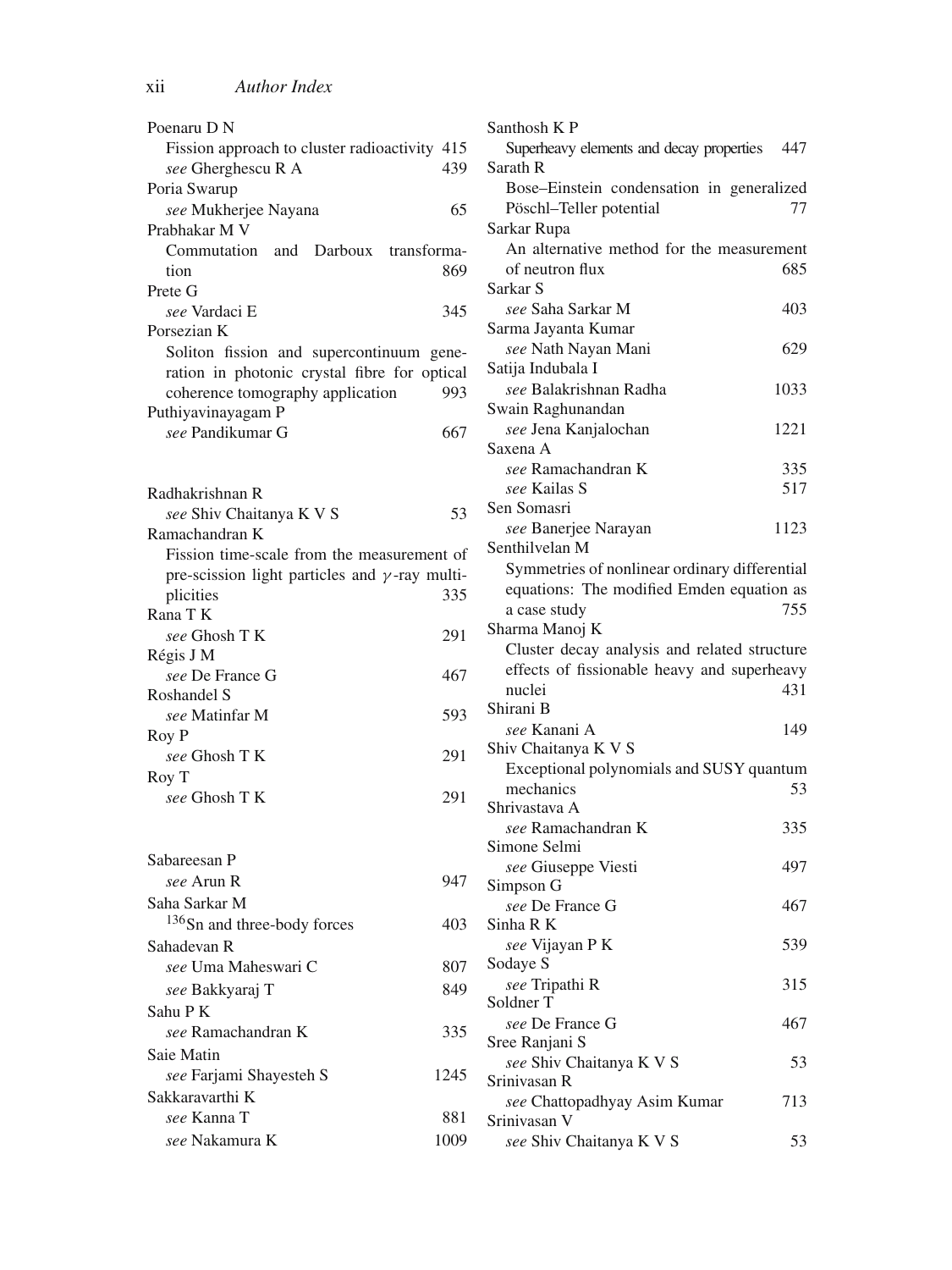| Srivastava V          |      |
|-----------------------|------|
| see Ghosh T K         | 291  |
| Stefano Petrucci      |      |
| see Giuseppe Viesti   | 497  |
| Stezowski O           |      |
| see De France G       | 467  |
| Sudarshan K           |      |
| <i>see</i> Tripathi R | 315  |
| Swain Raghunandan     |      |
| see Jena Kanjalochan  | 1221 |
|                       |      |
| Tamizhmani K M        |      |
|                       |      |

| Integrability detectors                      | 823 |
|----------------------------------------------|-----|
| Tan Xue                                      |     |
| see Liang Renfu                              | 617 |
| Tandel S K                                   |     |
| Spectroscopy of heavy fissionable nuclei 385 |     |
| Tashkhodjaev Rustam B                        |     |
| see Nasirov Avazbek K                        | 367 |
| Thoennessen M                                |     |
| Discoveries of isotopes by fission           | 457 |
| Thomas R G                                   |     |
| Fission fragment mass and angular distri-    |     |
| butions: Probes to study non-equilibrium     |     |
| fission                                      | 303 |
| see Ramachandran K                           | 335 |
| Tiwari Ajey K                                |     |
| Isochronous Liénard-type nonlinear oscilla-  |     |
| tors of arbitrary dimensions                 | 789 |
| Tripathi R                                   |     |
| Non-compound nucleus fission in actinide.    |     |
| and pre-actinide regions                     | 315 |
| Tripathi V                                   |     |
| see Ramachandran K                           | 335 |
| Trofimov Vyacheslav A                        |     |
| see Konar S                                  | 975 |
|                                              |     |

| Udo Schröder W  |                                              |     |
|-----------------|----------------------------------------------|-----|
|                 | A new prompt heavy-ion-induced fission       |     |
| mode            |                                              | 227 |
| Uma Maheswari C |                                              |     |
|                 | Analytic methods to generate integrable map- |     |
| pings           |                                              | 807 |
| Urban W         |                                              |     |
| see De France G |                                              |     |
|                 |                                              |     |
|                 |                                              |     |

| Vancrayenest A  |     |
|-----------------|-----|
| see De France G | 467 |

| Vardaci E                                   |
|---------------------------------------------|
| Fission dynamics with systems of intermedi- |
| ate fissility<br>345                        |
| Vasantha Jayakantha Raja R                  |
| see Porsezian K<br>993                      |
| Vasudeva Rao P R                            |
| 525<br>see Chellapandi P                    |
| Vaze K K                                    |
| see Vijayan P K<br>539                      |
| Vijayajayanthi M                            |
| see Kanna T<br>881                          |
| Vijayan P K                                 |
| Conceptual design of Indian molten salt     |
| breeder reactor<br>539                      |
| Vijayaraghavan K R                          |
| see Balasubramaniam M<br>423                |
| Vinodkumar P C                              |
| 77<br>see Sarath R                          |
| Vishwakarma Ram Gopal                       |
| A new solution of Einstein's vacuum field   |
| 1101<br>equations                           |
| Von Oertzen Wolfram                         |
| see Nasirov Avazbek K<br>367                |
| Vyas Vivek M                                |

*see* Kumar Abhinav 1023

| Wang Aihu               |      |
|-------------------------|------|
| see Mohmand Yasir Tariq | 173  |
| Wang Chuanjian          |      |
| see Liu Changfu         | 1063 |
| Wang Di                 |      |
| see Zhang Sheng         | 1143 |
| Wang Shihong            |      |
| see Liang Renfu         | 617  |
| Wang Zeping             |      |
| see Liu Changfu         | 1063 |
| Wong C S                |      |
| see Khan M Z            | 1207 |
| Wu Ranchao              |      |
| see Chen Liping         | 91   |
| Wu Xiaofeng             |      |
| see Lin Qian            | 1131 |
|                         |      |
| Xi-qiang Liu            |      |
| see Zhen-Li Wang        | 3    |
|                         |      |
| Yap S L                 |      |
| see Khan MZ             | 1207 |
| Yasmin Humaira          |      |

*see* Hayat T 125